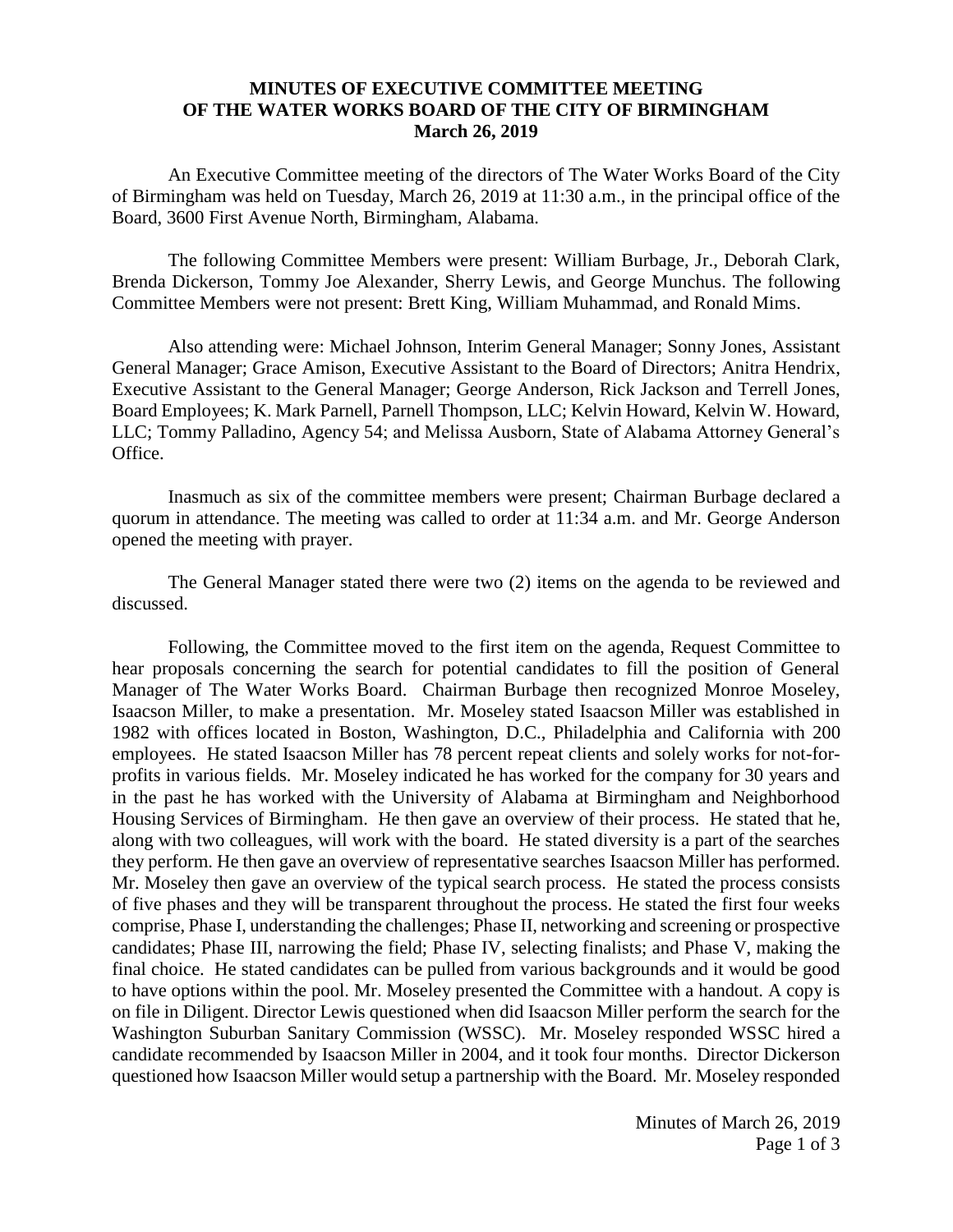a profile would be written that would consist of the goals BWWB would like to accomplish. He stated the search committee and the board would need to sign off on a working plan. Director Lewis questioned how long the search for the president for Tuskegee Institute took. Mr. Moseley responded eight months, which is typical for universities. Director Lewis questioned the shortest search conducted by Isaacson Miller. Mr. Moseley responded four weeks. Director Lewis questioned where Isaacson Miller would conduct their search. Mr. Moseley responded the search would be conducted nationally. Director Clark questioned the average cost associated with each search. Mr. Moseley responded the standard formula for search firms is 33 percent of the first year's cash compensation plus 10% for indirect costs. He indicated it is not uncommon to use a fixed cost with public organizations. Director Lewis stated the information presented by Isaacson Miller states their standard fee is \$60,000.00. Mr. Moseley responded the fee is negotiable.

Following, Chairman Burbage recognized Kenyatta Uzzell, Polihire, to make a presentation. Mr. Uzzell stated Polihire was founded in 2005 in Washington, D.C. and has offices in Durham, North Carolina and Northern Virginia. He stated he has experience in recruitment since 1993. He indicated Polihire's focus is to conduct searches for non-profits and public entities. He stated their leadership team has more than 30 years' experience, which includes his Co-Lead Bill Howland. Director Dickerson questioned how many employees Polihire has. Mr. Uzzell responded Polihire has three (3) full time employees and two (2) consultants. Mr. Uzzell stated they do not work with more than five to seven clients at one time, they are very responsive, and confidentiality is a must in their firm. Director Dickerson questioned the position of the third full time employee at Polihire. Mr. Uzzell responded Dr. Kamala is the Director of Search Assessment and he indicated she is a psycho therapist who performs emotional intelligence assessments. Mr. Uzzell then gave an overview of their client base, guarantee for their placements, and the AccuMatch search process. He indicated only candidates who have been fully vetted would be presented to the board. He stated the proposed fixed price fee for the board would be 15 percent of the first year's annual salary. Mr. Uzzell then gave an overview of the emotional intelligence tool and stated it shows the strengths of the potential candidates. Director Munchus questioned whether the emotional intelligence assessment was a developmental tool and Mr. Uzzell responded yes. Mr. Uzzell then gave an overview of their search process. Director Lewis questioned whether Polihire would conduct a replacement search at no charge if a hire left the company. Mr. Uzzell responded yes and stated the board would pay for advertisements. He indicated they have not had a hire to leave a job. Director Lewis questioned when was Polihire's last appointment. Mr. Uzzell responded in 2018 and they have appointments this week. Director Dickerson requested Mr. Uzzell to explain the fee schedule again. Mr. Uzzell responded when final interviews with candidates are conducted, they ask the board to cover travel costs. Director Dickerson questioned how Polihire meets candidates. Mr. Uzzell responded they meet with candidates via Skype or inperson. Director Lewis questioned whether Polihire would meet with board members individually. Mr. Uzzell responded yes and stated the information gained from those meetings would be compiled to make a profile. Director Lewis questioned what Polihire's time table would be. Mr. Uzzell responded 90 days.

Following, the Committee moved to the second item on the agenda, New Business. Director Dickerson questioned when the board would receive a report regarding the H2O Foundation. The Interim General Manager stated there has been discussions regarding the foundation making a presentation before the board. Board Attorney Mark Parnell stated the foundation is closing out its financials for 2018. Director Munchus questioned whether Mac